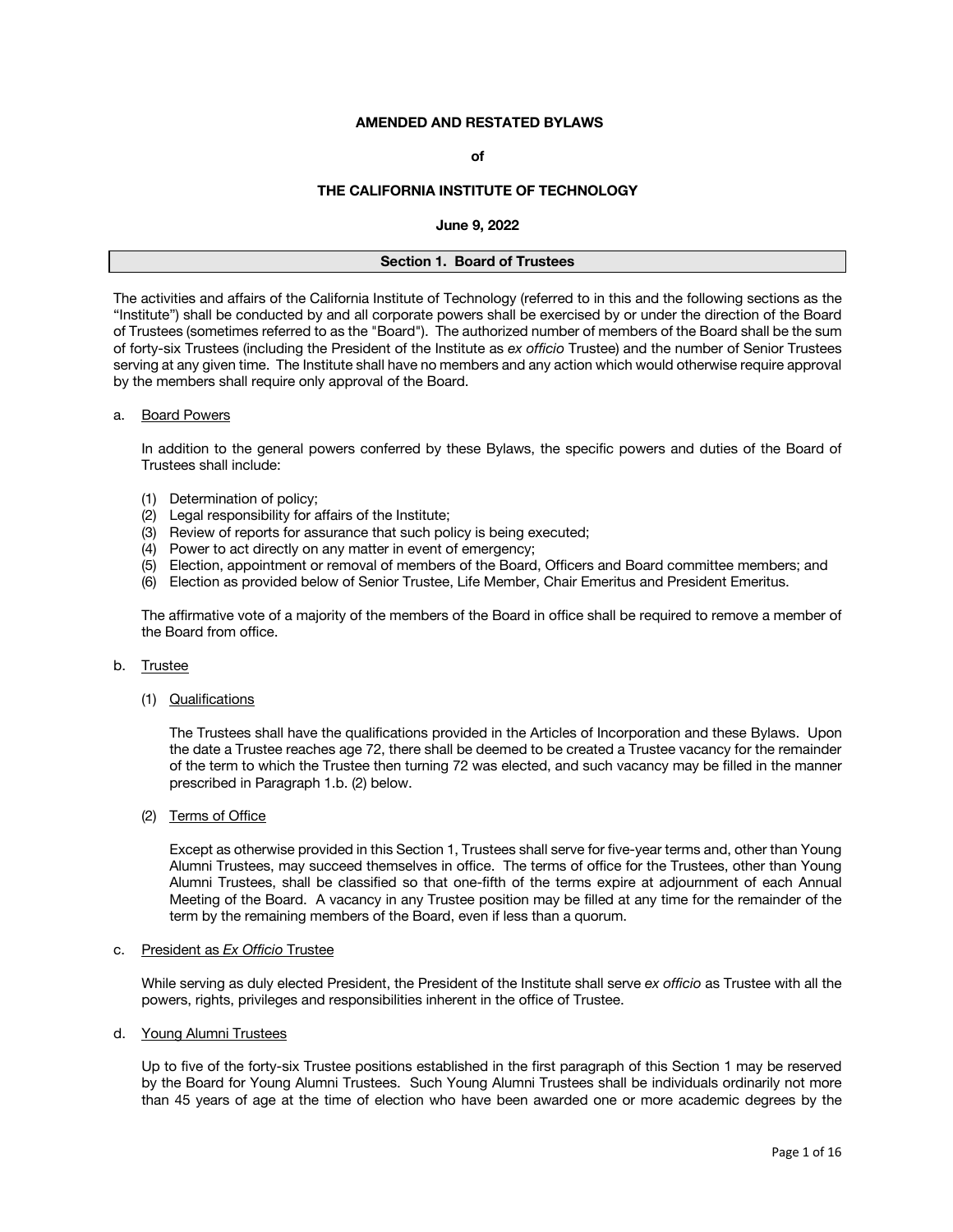Institute and who, in the judgment of the Board, are individuals of exceptional accomplishment whose participation on the Board would be of special value to the operation of the Board. Such Trustees shall have all powers, rights, privileges and responsibilities inherent in the office of Trustee. Young Alumni Trustees shall be nominated and elected in the same manner as other Trustees, except that they shall be specifically designated as Young Alumni Trustees. Young Alumni Trustees shall serve a single non-renewable term of five years and may not be considered for election to the office of Trustee for a period of at least two years following the expiration of their Young Alumni Trustee term. Unless the context otherwise requires, the terms "Trustee," "Trustees," "Board of Trustees," "Board," and "members of the Board" as used in these Bylaws shall include Young Alumni Trustees.

### e. Senior Trustee

The Board may elect a Trustee who reaches age seventy-two and who desires to continue active service on the Board to the office of Senior Trustee. The Board may also elect individuals who have not previously held the office of Trustee and are seventy-two years of age or older to the office of Senior Trustee if, in the judgment of the Board, they are individuals of exceptional accomplishment who exhibit a strong commitment to the Institute and whose service as Senior Trustee will be especially beneficial to the Institute.There is no limit on the number of Senior Trustees who may serve as members of the Board at any given time. Senior Trustees shall serve as members of the Board with the full rights, privileges and responsibilities of Trustees. When a Trustee first attains Senior Trustee status, such individual shall serve as a Senior Trustee for a period equal to the balance of the term for which he or she was elected as a Trustee prior to reaching age seventy-two and subsequently may be reelected to the office of Senior Trustee by the Board, upon recommendation of the Governance and Governance and Nominating Committee, for additional five-year terms. Individuals elected directly to the office of Senior Trustee without having previously served as Trustee shall serve as Senior Trustee for the period between their initial election date and the next Annual Meeting and subsequently may be re-elected to the office of Senior Trustee by the Board, upon recommendation of the Governance and Nominating Committee, for five-year renewable terms.Unless the context otherwise requires, the terms "Trustee," "Trustees," "Board of Trustees," "Board," and "members of the Board" as used in these Bylaws shall include Senior Trustees.

### f. Life Member

Upon termination of their trusteeship, Trustees or Senior Trustees who have served in either capacity for at least five years and whom the Board wishes to recognize for dedicated service and with whom the Board wishes the Institute to maintain close ties may be elected Life Members by the Board upon recommendation of the Governance and Nominating Committee. There is no limit on the number of Life Members who may serve at any given time. Life Members shall have the same privileges as a member of the Board to attend and speak at its meetings, but shall have no other rights, including voting rights, and no duties of a Trustee, except as expressly agreed in writing. They may serve as Consulting Participants or Advisory Participants of Standing and Special Committees of the Board and may be given special assignments by the Chair of the Board or the President. Unless the context otherwise requires, the terms "Trustee," "Trustees," "Chair of the Board," "Board of Trustees," "Board," and "members of the Board" as used in these Bylaws shall not include Life Members.

### g. Chair Emeritus and President Emeritus

Following an individual's service to the Institute as Chair or Vice Chair of the Board or President, the Board may designate such former Chair, former Vice Chair or former President as Chair Emeritus, Vice Chair Emeritus or President Emeritus. There is no limit on the number of Chairs Emeriti, Vice Chairs Emeriti or Presidents Emeriti who may serve at any given time.

### **Section 2. Officers**

### a. Officers

The Corporate Officers of the Institute shall be a Chair of the Board of Trustees, such number of Vice Chairs of the Board as the Board may determine, a President, a Provost, a Vice President of Administration and Chief Financial Officer, a Vice President for Advancement and Alumni Relations, a Vice President for Student Affairs, a Vice President and Director of the Jet Propulsion Laboratory, a General Counsel, a Controller, a Treasurer, a Chief Investment Officer, a Secretary, and, at the discretion of the President, there may be a Vice President for Strategy Implementation. There may be other Vice Presidents, Assistant Controllers, Assistant Treasurers, Assistant Secretaries, and such other Officers deemed necessary for proper management of the affairs of the Institute. All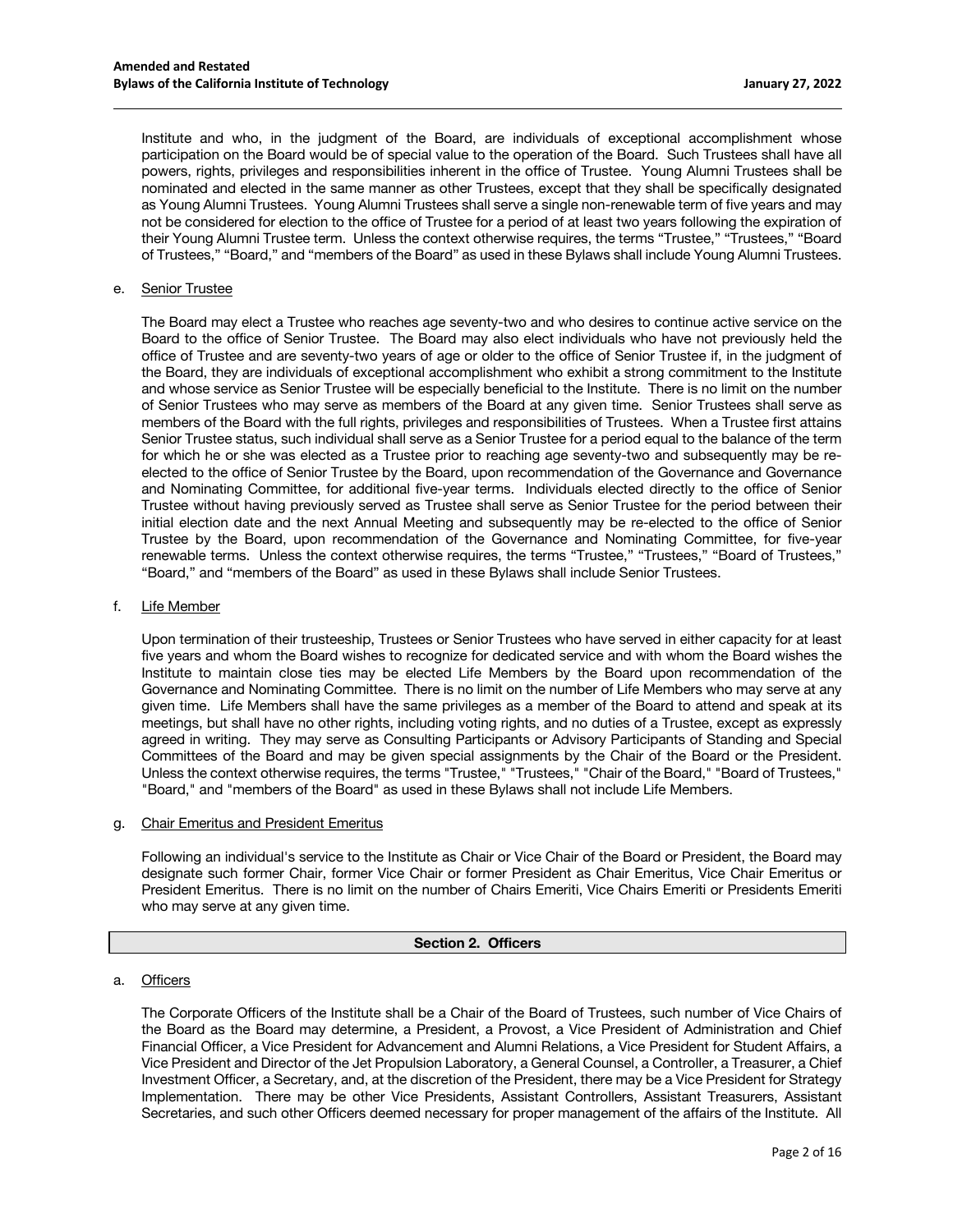Officers shall be elected by the Board. The Chair and each Vice Chair shall be members of the Board. The Chair and each Vice Chair shall be elected each year by the Board at its Annual Meeting for a term of office which shall expire on, but shall include, the date of its Annual Meeting next succeeding such election. Unless the Board otherwise determines, the other Officers, except the President, need not be members of the Board; and all shall hold their offices at the pleasure of the Board.

# b. Officers' Powers and Duties

Each Officer shall have such powers and duties vested in that office by the provisions of these Bylaws, such additional powers and duties as the Board may confer in that office, and in the absence of any contrary provision in these Bylaws or as otherwise provided by the Board, the powers conferred by applicable California statute.

- (1) The Chair of the Board shall
	- (a) Preside at the Board meetings;
	- (b) Serve as Chair of the Executive Committee unless a Vice Chair of the Board has been designated by the Board to serve as Chair of the Executive Committee;
	- (c) Act as the representative of the Board in dealing with the administration and faculty of the Institute and with its publics;
	- (d) Foster communication with faculty, administration and students;
	- (e) Maintain especially close liaison with the President, being available for advice and support at all times, particularly in external affairs;
	- (f) Act as the representative of the Board in event of an emergency.
- (2) Each Vice Chair shall
	- (a) Have the power to act as Chair of the Board or of the Executive Committee when the Chair is absent or incapacitated.
- (3) The President shall
	- (a) Be the chief executive officer of the Institute and preside over and administer the affairs of the Institute under authority of the Board;
	- (b) Exercise and discharge the functions and duties which ordinarily devolve upon the president of an educational institution of the rank and character of the Institute;
	- (c) Serve at the pleasure of the Board;
	- (d) Be a Trustee *ex officio* as provided in Paragraph 1.c. above;
	- (e) Execute decisions and policies as designated by the Board;
	- (f) Keep the Board informed of administrative, faculty, student and other pertinent affairs;
	- (g) Submit recommendations to the Board on matters of policy;
	- (h) Establish and maintain relationships with the public;
	- (i) Propose persons for election as Corporate Officers, with the exception of Chair of the Board, Vice Chair of the Board, and President.
- (4) The Provost shall
	- (a) Be responsible to the President;
	- (b) Serve as chief academic officer of the Institute;
	- (c) Have the power to act for the President when the President is absent or incapacitated;
	- (d) Recommend policies and administer procedures concerning academic programs, including teaching and research;
	- (e) Recommend faculty appointments to the President.

The Provost may have such other powers and duties delegated by the President.

- (5) The Vice President of Administration and Chief Financial Officer shall
	- (a) Be responsible to the President;
	- (b) Be the chief financial officer of the Institute;
	- (c) Recommend policy and administer procedures concerning administrative and financial functions;
	- (d) Develop capital and operating budgets;
	- (e) Maintain the financial records of the Institute;
	- (f) Provide necessary financial and administrative services for the Institute;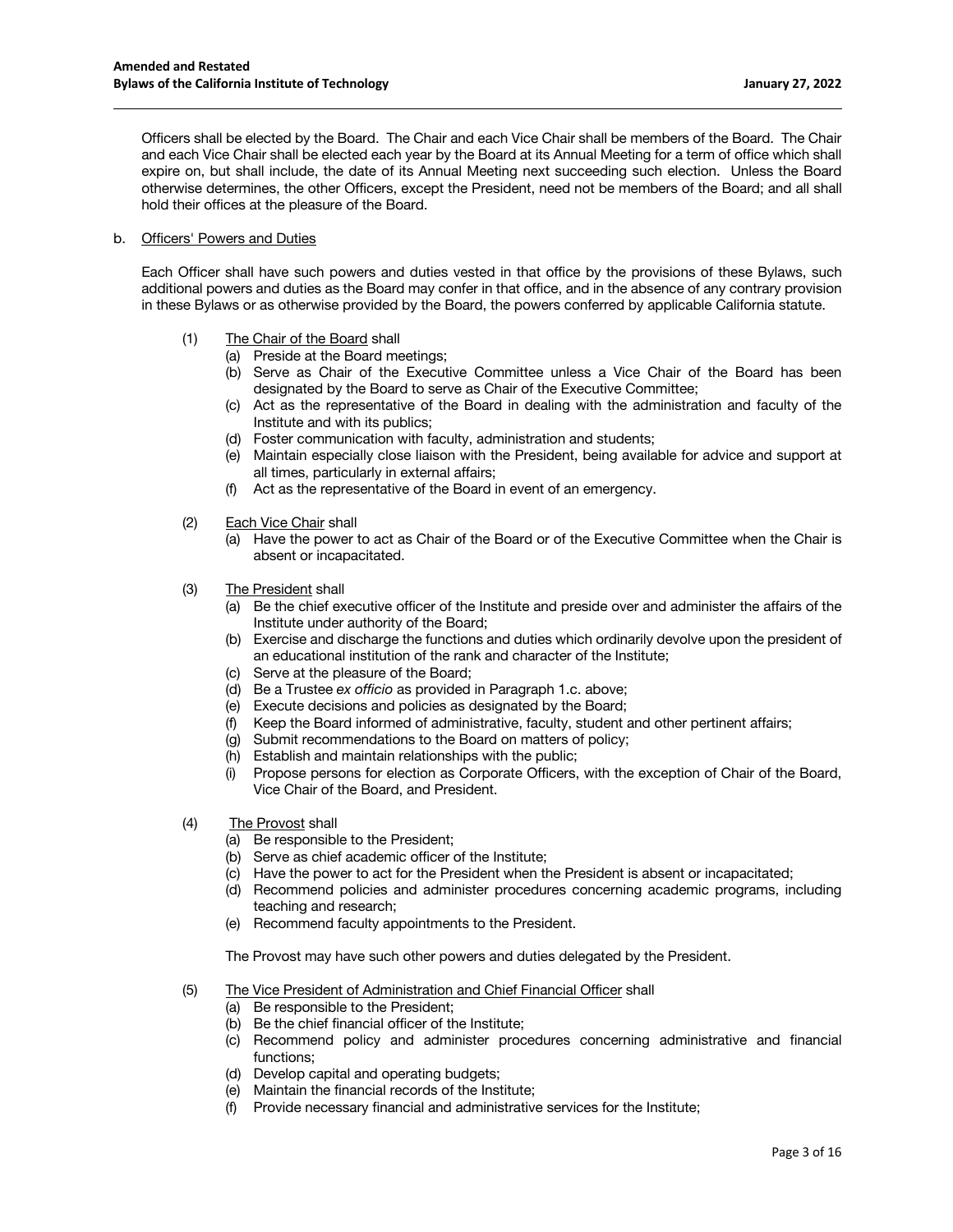- (g) Serve as the Institute's contracting officer for the prime contract between the Institute and the National Aeronautics and Space Administration for the operation of the Jet Propulsion Laboratory;
- (h) Exercise and perform all of the powers and duties of the Treasurer when there is no Treasurer in office.

The Vice President of Administration and Chief Financial Officer may be assigned other responsibilities and duties from time to time by the President.

#### (6) The Vice President for Advancement and Alumni Relations shall

- (a) Be responsible to the President;
- (b) Be the Institute's chief fund-raiser;
- (c) Develop and implement strategic initiatives, recommend policy, and administer procedures related to:
	- (i) fund-raising and philanthropic outreach;
	- (ii) the alumni relations program and the Institute's engagement with its alumni;
	- (iii) the Caltech Associates and the Institute's other key internal and external constituencies.
- (d) Be responsible for providing leadership and vision for the Institute's advancement programs.

The Vice President for Advancement and Alumni Relations may be assigned other responsibilities and duties from time to time by the President.

#### (7) The Vice President for Strategy Implementation shall

- (a) Be responsible to the President;
- (b) Articulate and advance the Institute's strategic initiatives and institutional priorities;
- (c) Execute and integrate the Institute's strategic initiatives in collaboration, as appropriate, with the division chairs, faculty and senior leadership on campus and at the Jet Propulsion Laboratory;
- (d) Develop and implement strategic initiatives, recommend policy, and administer procedures and programs related to the Institute's strategic communications, external relations, and institutional research.

The Vice President for Strategy Implementation may be assigned other responsibilities and duties from time to time by the President.

- (8) The Vice President for Student Affairs shall
	- (a) Be responsible to the President;
	- (b) Recommend policy and administer procedures concerning student welfare and activities affecting students which supplement the academic program;
	- (c) Be responsible for the administration and operation of all non-academic programs related to students.

The Vice President for Student Affairs may be assigned other responsibilities and duties from time to time by the President.

- (9) The Vice President and Director of the Jet Propulsion Laboratory shall
	- (a) Be responsible to the President;
	- (b) Serve as Director of the Jet Propulsion Laboratory;
	- (c) Be responsible for the overall management of the Jet Propulsion Laboratory and for proposing and carrying out its programs, projects, tasks and technical and administrative activities;
	- (d) Establish the objectives of the Jet Propulsion Laboratory and the plans for achieving such results in consultation with other appropriate Officers of the Institute and, as appropriate, with the National Aeronautics and Space Administration;
	- (e) In line with such objectives and consistent with the overall policies of the Institute, establish and promulgate the policies and operating practices of the Jet Propulsion Laboratory.

The Vice President and Director of the Jet Propulsion Laboratory may be assigned other responsibilities and duties from time to time by the President.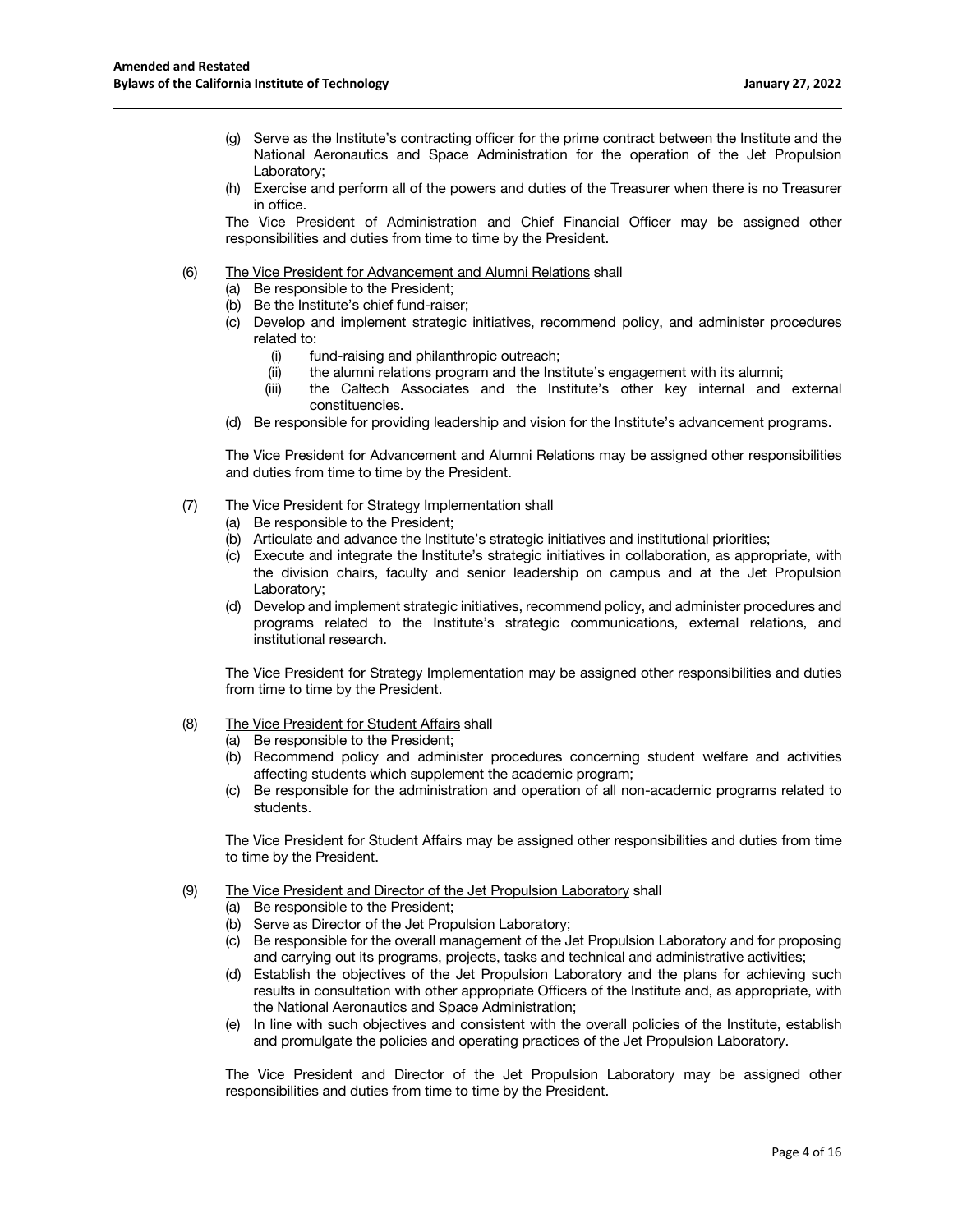### (10) The General Counsel shall

- (a) Be responsible to the President;
- (b) Be the chief legal officer of the Institute and as such shall have the standing, powers, rights, privileges and responsibilities of a Vice President;
- (c) Provide legal advice on the Institute's policies and procedures, including those involving patents, licensing, technology utilization, and other intellectual property matters;
- (d) Be ultimately responsible for providing all legal services to the Institute, including the Jet Propulsion Laboratory ("JPL"), either in-house or through outside counsel, or a combination of the two;
- (e) Oversee all legal proceedings to which the Institute may become a party and be authorized to execute any necessary documents in connection therewith;
- (f) Act as day-to-day liaison between administrative functions at JPL and the Institute's campus, providing an Institute overview of JPL activity;
- (g) Oversee the negotiation and administration of the prime contract between the Institute and the National Aeronautics and Space Administration for the operation of JPL;
- (h) Administer the Institute's Conflict of Interest Policy for Trustees and Officers.

The General Counsel may be assigned other responsibilities and duties from time to time by the President.

- (11) Controller shall
	- (a) Be responsible to the Treasurer or the Vice President of Administration and Chief Financial Officer;
	- (b) Be responsible for financial services, financial planning, accounting operations, administrative data processing, and such other duties as are directed by the Treasurer or the Vice President of Administration and Chief Financial Officer.

The Controller may be assigned other responsibilities and duties from time to time by the Treasurer or the Vice President of Administration and Chief Financial Officer.

- (12) The Treasurer shall
	- (a) Be responsible to the Vice President of Administration and Chief Financial Officer;
	- (b) Be responsible for the Institute's relationships with its banks;
	- (c) Be responsible for the Institute's cash management;
	- (d) Be responsible for managing the Institute's debt, including planning of new debt issues, monitoring existing debt issues, working with the Institute's investment banks, and recommending new debt structures to the Business and Finance Committee;
	- (e) Have the power to act for the Vice President of Administration and Chief Financial Officer when the Vice President of Administration and Chief Financial Officer is absent or incapacitated.

The Treasurer may be assigned other responsibilities and duties from time to time by the Vice President of Administration and Chief Financial Officer.

- (13) The Secretary shall
	- (a) Be responsible to the Chair of the Board and the President;
	- (b) Prepare agendas for and keep records of the meetings of the Board of Trustees and of all the Board's committees.

The Secretary may be assigned other responsibilities and duties from time to time by the Board, its committees, the Chair of the Board or the President.

- (14) The Chief Investment Officer shall
	- (a) Be responsible to the President and the Investment Committee;
	- (b) Be the chief investment officer of the Institute and as such shall have the standing, powers, rights, privileges and responsibilities of a Vice President;
	- (c) Be responsible for executing the Institute's short-term and long-term plans to achieve optimal investment results;
	- (d) Be responsible for administrative support and coordination of Investment Committee actions, life income agreement assets, and beneficial interests in trusts and estates;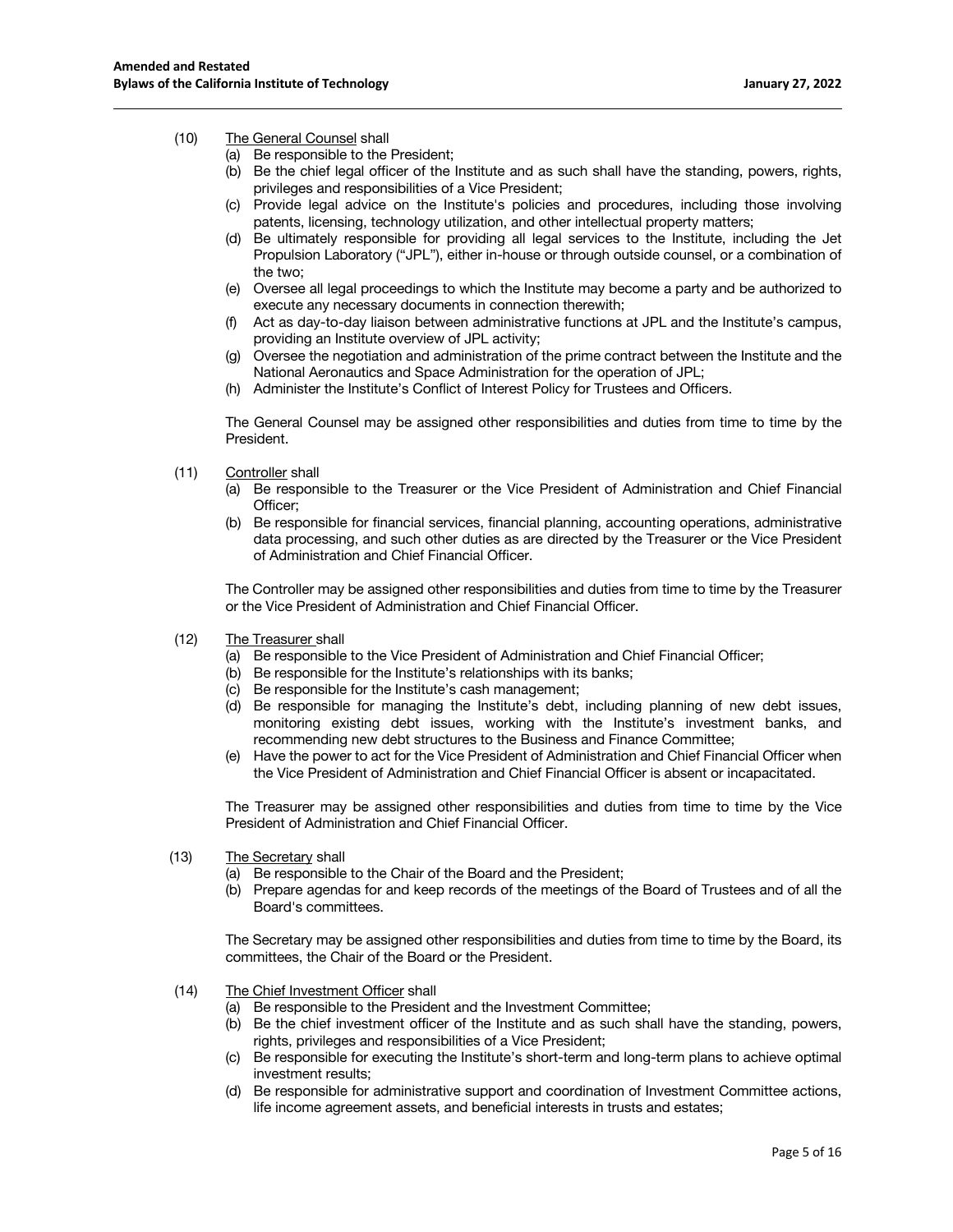(e) Carry out transactions relating to securities and other investment properties under the oversight of the Investment Committee.

The Chief Investment Officer may be assigned other responsibilities and duties from time to time by the President or the Investment Committee.

### **Section 3. Meetings of the Board**

### a. Quorum and Participation by Telephone

One-fifth of the authorized number of members of the Board (as provided for in Section 1 above) shall constitute a quorum. A Trustee may participate in a Board meeting by conference telephone or similar communications equipment, and may vote and shall be counted in determining whether a quorum is present, as long as all Trustees participating in the meeting can clearly hear and communicate with each other.

### b. Annual Meeting

The Annual Meeting of the Board shall be held at 9:00 a.m. on the last Saturday in October in each year; however, the Board or the Executive Committee may designate another date or time for the Annual Meeting in any year. In addition to the Board's regular business, the Annual Meeting shall be held for the purpose of electing Trustees, Officers and committees of the Board. If for any reason the Annual Meeting is not held on the date scheduled, the term of office for the incumbent Trustees, Officers and committee members shall continue until adjournment of the succeeding Board meeting at which such elections take place.

### c. Regular Meetings

Regular meetings of the Board of Trustees shall be held as determined by action of the Board.

d. Special Meetings

Special meetings of the Board may be called at any time by order of the Chair of the Board or President and shall be called upon request of any five members of the Board.

e. Place of Meetings

All meetings of the Board shall be held at the principal office of the Institute in Pasadena, California, or at a place approved by the Board at a prior Board meeting. Meetings may be held at a place other than that designated by the Board:

- (1) if the written consents of all persons entitled to vote at that meeting are obtained and filed with the Secretary either before or after the meeting or
- (2) under the circumstances contemplated in Paragraph 3.f.(4) below.
- f. Meeting Notice

The Secretary or Assistant Secretary shall notify the members of the Board of the time and place of Board meetings as follows:

- (1) Regular Meetings. At least seven days prior to a regular meeting of the Board, the Secretary or Assistant Secretary shall give notice in the form described below to each member of the Board at the last address provided by that member to the Secretary.
- (2) Special Meetings. At least four days prior to a special meeting of the Board, the Secretary or Assistant Secretary shall give notice in the form described below to each member of the Board at the last address provided by that member to the Secretary. Notice of a special meeting of the Board shall include a statement of the purpose of the meeting.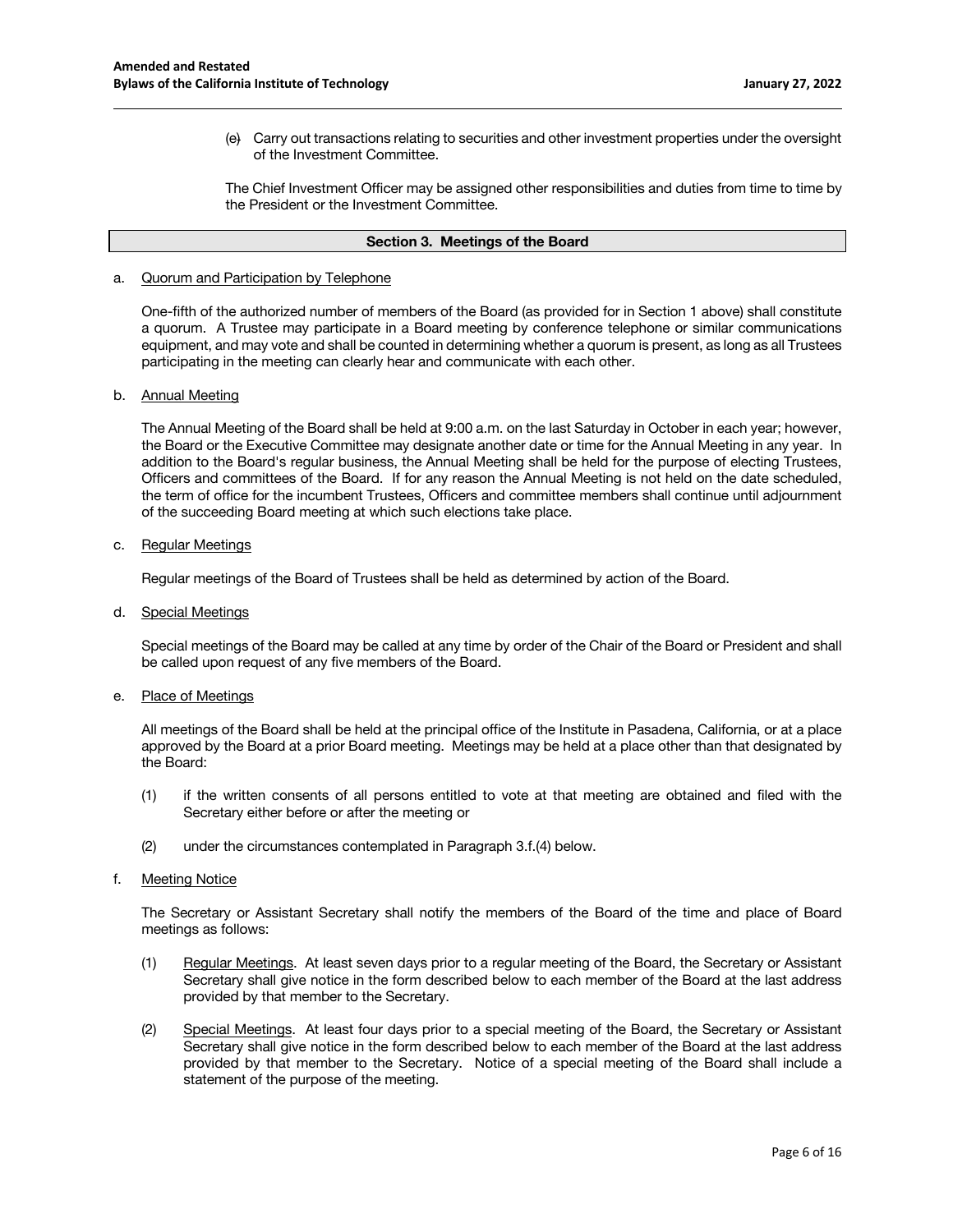- (3) Form of Notice. Notice may be given in the form of first-class mail, express mail, courier service, personal or telephonic discussion, telegraph, facsimile or electronic mail.
- (4) Change of Place of Meeting. The place of a Board meeting otherwise duly noticed may, for good reason, be changed to a location no more than ten miles from the originally scheduled location upon further notice to the members of the Board delivered to the last address provided by that member to the Secretary, no later than 24 hours prior to the scheduled time of the meeting.
- (5) Cancellation of Meeting. If in the judgment of the Chair of the Board an unforeseen development makes it appropriate to cancel a previously scheduled regular or special meeting of the Board, the Secretary or Assistant Secretary shall give notice thereof to each member of the Board at the last address provided by that member to the Secretary, or if cancellation occurs within 48 hours of the time the meeting was to have occurred, at the location where the member is temporarily staying if such location is known to the Secretary. Such notice may be given in the form of courier service, personal or telephonic discussion, telegraph, facsimile or electronic mail.

### g. Adjournment

Whether or not a quorum is present, a majority of members of the Board present may adjourn any meeting to another time and place. If the meeting is adjourned for more than 48 hours, members of the Board who were not present at the time of adjournment must receive at least 48 hours' notice of the adjourned meeting.

h. Board Action by Unanimous Written Consent

Any action required or permitted to be taken by the Board may be taken without a meeting, if all members of the Board individually or collectively consent in writing to such action. Such written consents may be delivered personally, by mail, by courier service, by facsimile, by electronic mail or by any other method acceptable to the Board. Consents shall be filed with the minutes of the proceedings of the Board. Such action by unanimous written consent shall have the same force and effect as the unanimous vote of the Trustees.

# **Section 4. Committees**

### a. Standing and Special Committees

There shall be two kinds of Board committees, namely, Standing Committees and Special Committees. Standing Committees shall be named and described in the Bylaws, and shall normally not have a limited term. Upon the recommendation of any Standing Committee, the Board may establish subcommittees of any such committee. Any Trustee or Senior Trustee may be a member of a duly established subcommittee whether or not that Trustee or Senior Trustee is a member of the parent Standing Committee. Special Committees may be established only by Board action, and shall normally have a specific mission and a limited term.

- (1) Standing Committees include the Executive Committee, the Audit and Compliance Committee, the Buildings and Grounds Committee, the Business and Finance Committee, the Development Committee, the Executive Compensation Committee, the Institute and Alumni Relations Committee, the Investment Committee, the Jet Propulsion Laboratory Committee, the Governance and Nominating Committee, the Student Experience Committee, and the Technology Transfer Committee.
- (2) Standing Subcommittees include the Conflict Review Subcommittee of the Audit and Compliance Committee and the JPL Governance Subcommittee of the Jet Propulsion Laboratory Committee.
- (3) Composition:

As used in this Paragraph 4.a.(3), the terms "member" or "members" shall not include Consulting Participants, Advisory Participants or Standing Attendees.

(a) All members of Standing and Special Committees shall be members of the Board and shall be elected by the Board.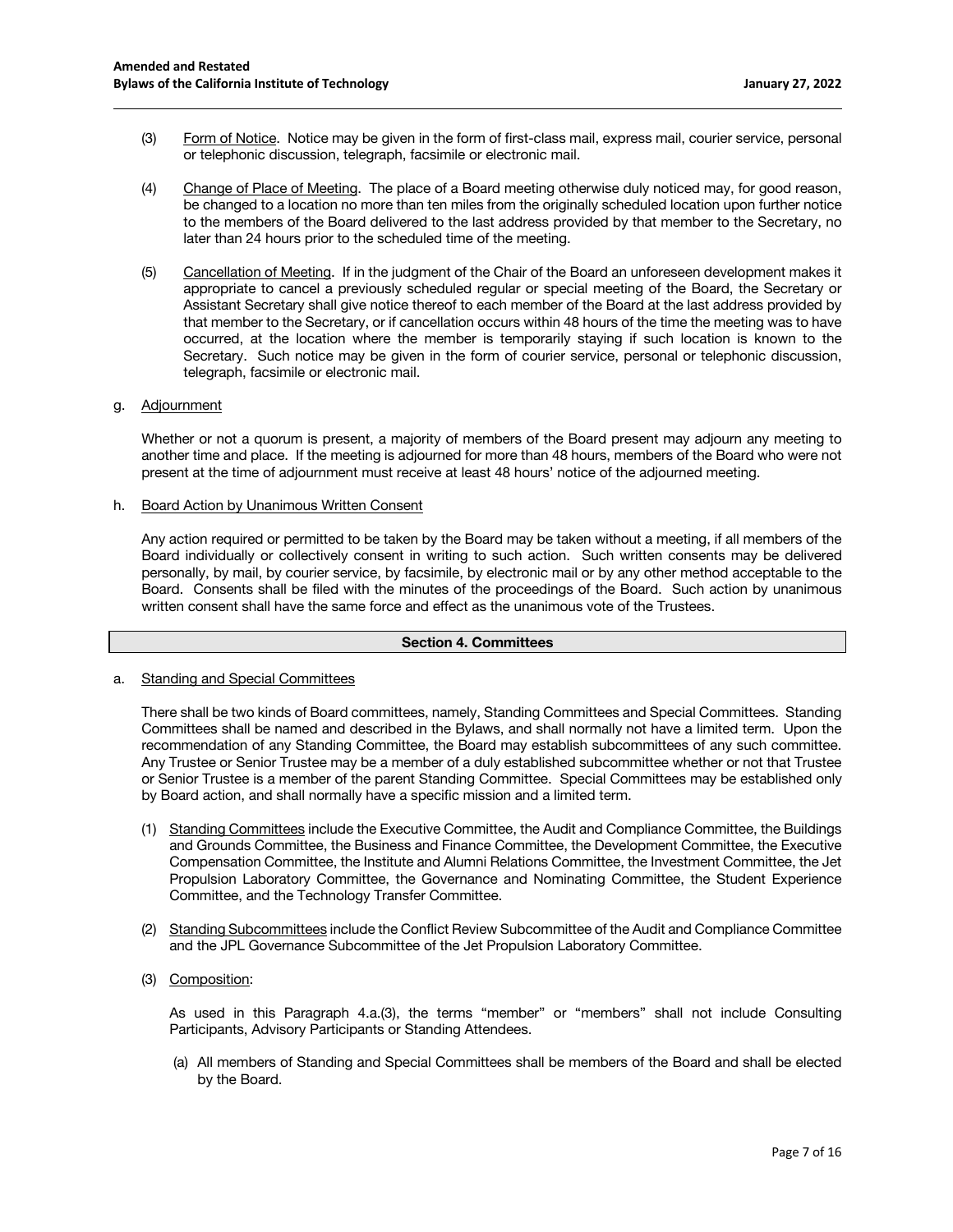- (b) The Board shall designate one of the committee members to serve as Chair of the committee and may designate one or more of the committee members to serve as Vice Chair, except as otherwise provided for the Executive Committee.
- (c) The Board may also designate alternate members of any committee, who may replace any absent member at any meeting of the committee.
- (d) The Chair of the Board shall serve as an *ex officio* member of each Standing Committee. With the exception of the Audit and Compliance Committee and the Executive Compensation Committee, the President shall serve as an *ex officio* member of each Standing Committee.
- (e) The Board may elect any Life Member with an interest in the work of a Standing or Special Committee as a Consulting Participant or Advisory Participant of that committee. Consulting Participants and Advisory Participants shall have the same privileges as members of the committee to attend and speak at its meetings but shall have no other rights, including voting rights.
- (f) The Board may designate non-Trustees as Standing Attendees of any Standing or Special Committee. Standing Attendees shall be Corporate Officers of the Institute, members of the Institute's staff with management responsibility in the areas overseen by the committee or officers of affiliated organizations with an interest in the committee's work. Standing Attendees shall have the same privileges as members of the committee to attend and speak at its meetings but shall have no other rights, including voting rights.
- (g) Advisory Participants of the Audit and Compliance Committee, the Investment Committee, and the Student Experience Committee may be appointed or elected in accordance with Section 6, Section 12, and Section 15, respectively, and shall have the rights therein specified.

# b. Term of Office

With the exception of the *ex officio* members of the Executive Committee authorized in Section 5.a of these Bylaws, the term of office of all members of Standing and Special Committees shall expire on, but shall include, the date of the next Annual Meeting of the Board following their election. A vacancy in a committee may be filled at any meeting of the Board.

c. Quorum

For each committee and any subcommittee thereof, three members shall constitute a quorum. In the event that any subcommittee of a standing committee is unable to address a matter under its jurisdiction in timely fashion because of a lack of quorum, the parent standing committee may act on such matter for the subcommittee.

d. Rules of Procedure

Each committee of the Board shall adopt its own rules of procedure. Such rules may include provisions as to place, call and notice of meeting. If a quorum is present at the meeting, and if each absent member signs a waiver of notice or approval of the action taken at the meeting (either before or after the meeting), transactions which are within the scope of the authority of any committee and which are taken at any meeting however called or noticed or wherever held, shall be as valid as though taken at a meeting held after regular call and notice.

### e. Urgent Meetings

When in the judgment of the Chair or Vice Chair of any Committee of the Board, or of the Chair of the Board or the President, circumstances exist that require urgent action by that committee, such individual may call a special meeting of that committee on no less than 12 hours' notice. Notice of such special meeting shall be given by personal or telephonic discussion, facsimile or electronic mail.

### f. Committee Action by Unanimous Written Consent

Any action required or permitted to be taken by a Standing Committee or a Special Committee may be taken without a meeting, if all members of the Committee individually or collectively consent in writing to such action.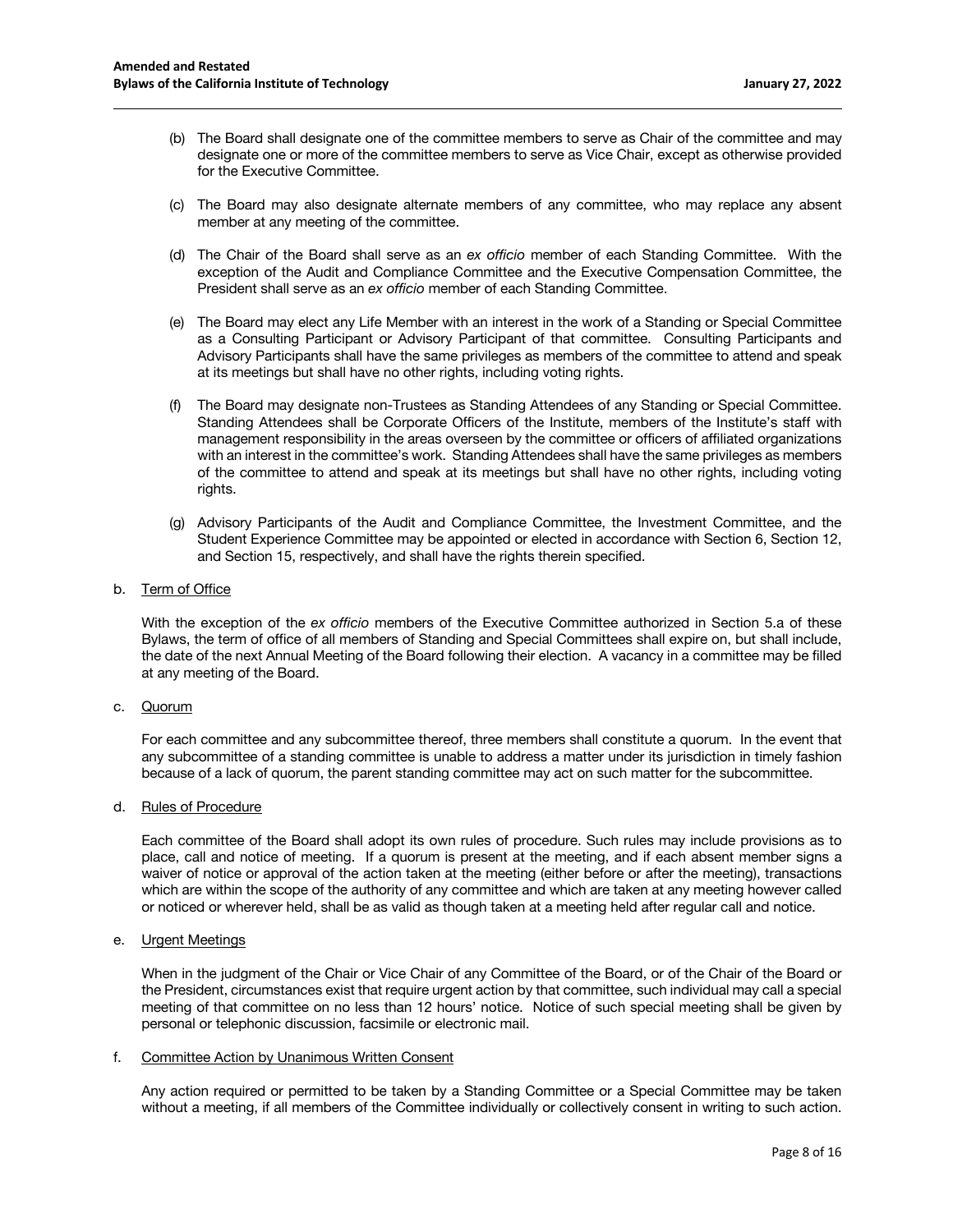Such written consents may be delivered personally, by mail, by courier service, by facsimile, by electronic mail or by any other method acceptable to the Committee. Consents shall be filed with the minutes of the proceedings of the Board. Such action by unanimous written consent shall have the same force and effect as the unanimous vote of the Committee.

#### **Section 5. Executive Committee**

### a. Committee Composition

Each Vice Chair of the Board and the Chair of each Standing Committee shall serve as an *ex officio* member of the Executive Committee for a term that begins with the commencement of that person's service as Vice Chair of the Board or as committee Chair and ends upon the termination of such service. At the discretion of the Chair of the Board, the Board may elect any Trustee or Senior Trustee as an at-large member of the Executive Committee. The Executive Committee shall at all times consist of no fewer than five members, including the Chair of the Board and the President.

# b. Committee Chair

The Chair of the Board or a Vice Chair of the Board designated by the Board shall serve as Chair of the Executive Committee.

### c. Committee Powers and Duties

Except as provided in these Bylaws or by order or resolution of the Board, in the interim between meetings of the Board, the Executive Committee shall have and may exercise all of the powers of the Board in the general governance of the affairs of the Institute except:

- (1) The power to remove a member of the Board;
- (2) The power to approve or authorize an amendment of the Articles of Incorporation or to adopt, amend or repeal the Bylaws;
- (3) The power to fill vacancies on the Board or in any committee which has the authority of the Board;
- (4) The power to appoint committees of the Board or members thereof; and
- (5) The power to approve any other action for which any statutory provision or rule of law precludes approval by a committee of the Board.

No action taken at any meeting of the Executive Committee shall require the approval of the Board, but all such action shall be reported to the Board at its meeting next following the taking of any such action.

# **Section 6. Audit and Compliance Committee**

a. Committee Composition

The Board shall elect at each Annual Meeting an Audit and Compliance Committee consisting of no fewer than five members, one of whom shall be the Chair of the Board. To assure an appropriate level of independence for the Audit and Compliance Committee, no employee of the Institute (including any Officer who is an employee of the Institute) and no person receiving any monetary compensation from the Institute may serve as a member of the Audit and Compliance Committee.

b. Committee Powers and Duties

The Committee shall have the powers and duties with respect to the preparation and reporting of financial statements of the Institute, internal and external audit, risk management, compliance, and other matters as shall be specified in a charter approved by the Board.

c. Advisory Participants

Upon the recommendation of the Audit and Compliance Committee, the Board may also designate individuals as Advisory Participants of the Audit and Compliance Committee. Advisory Participants shall be individuals of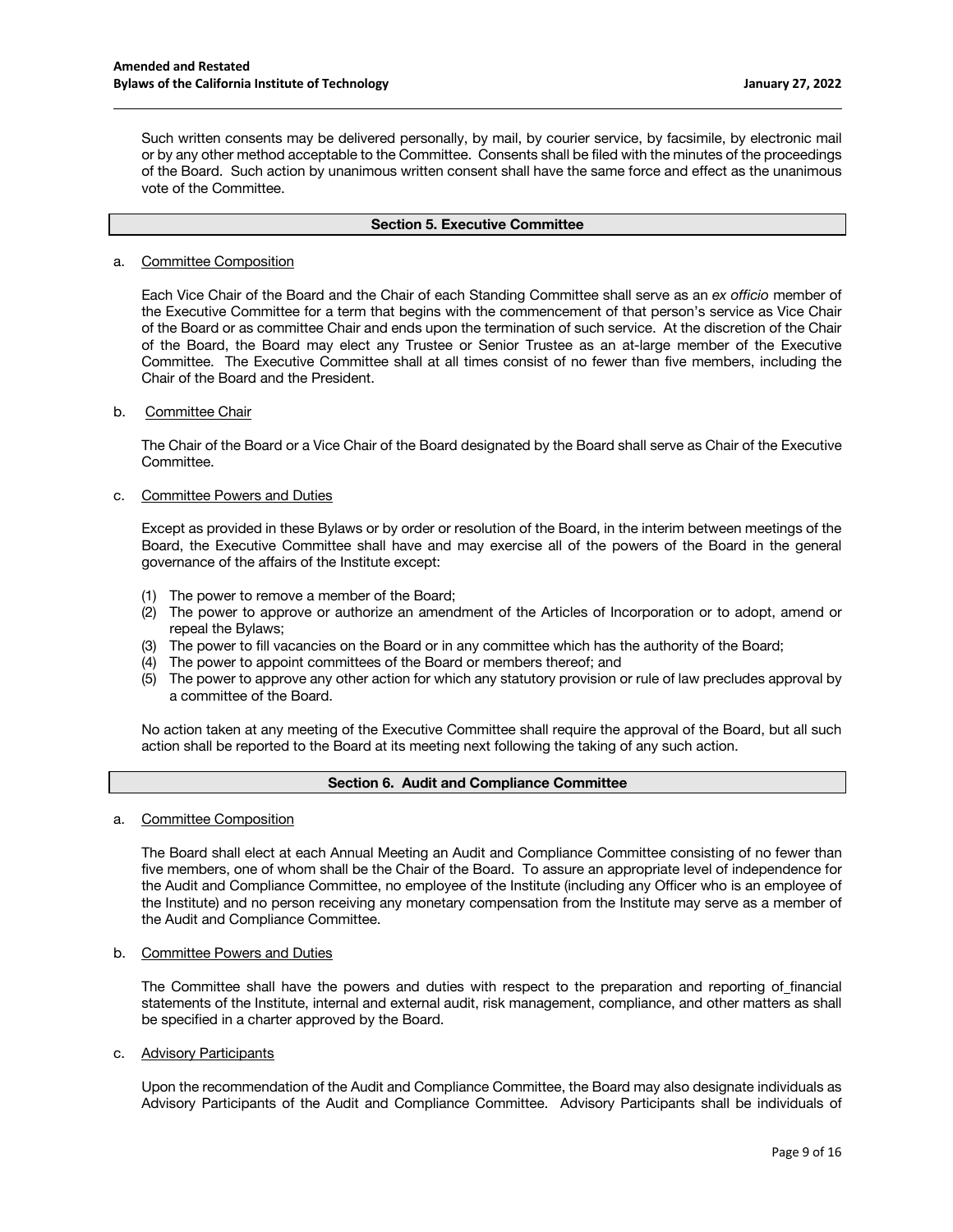special competency relevant to the work of the Audit and Compliance Committee. Advisory Participants shall have the same rights as members of the Audit and Compliance Committee to attend and speak at its meetings but shall have no other rights, including voting rights.

### d. Conflict Review Subcommittee

The Board shall elect at each Annual Meeting a Conflict Review Subcommittee (the "AC Subcommittee") of the Audit and Compliance Committee (the "AC Committee") consisting of no fewer than four members, one of whom shall be the Chair of the AC Committee and one of whom shall be the Chair or Vice Chair of the Technology Transfer Committee. The Chair of the AC Committee shall serve as Chair of the AC Subcommittee. The AC Subcommittee shall review and take appropriate actions with respect to all transactions involving a Trustee or Officer (other than in his or her capacity as such) brought to its attention that are subject to the Institute's Conflict of Interest Policy for Trustees and Officers (the "Policy"); provided, however, that the AC Subcommittee may in its discretion in any particular case defer to the full AC Committee, in which event the AC Committee, rather than the AC Subcommittee, shall review and take appropriate action with respect to the transaction. No member of the AC Subcommittee or the AC Committee, as the case may be, who is involved in such transaction shall be present during the voting or, except to the extent specifically requested by the AC Subcommittee or the AC Committee, the deliberations thereon.

#### **Section 7. Buildings and Grounds Committee**

a. Committee Composition

The Board shall elect at each Annual Meeting a Buildings and Grounds Committee consisting of no fewer than seven members, two of whom shall be the Chair of the Board and the President.

b. Committee Powers and Duties

The Buildings and Grounds Committee shall have the powers and duties with respect to the Institute's Master Plan, facilities, grounds, associated infrastructure and other matters as shall be specified in a charter approved by the Board.

### **Section 8. Business and Finance Committee**

a. Committee Composition

The Board shall elect at each Annual Meeting a Business and Finance Committee consisting of no fewer than seven members, two of whom shall be the Chair of the Board and the President.

b. Committee Powers and Duties

The Business and Finance Committee shall have the powers and duties with respect to the Institute's business and financial policies and practices, the Institute's employee compensation and benefits programs, and other matters as shall be specified in a charter approved by the Board.

c. Annual Operating Budget

During the preparation of the annual operating budget, the Committee shall consult with the President, the Provost, and the Vice President of Administration and Chief Financial Officer and shall review the completed budget prior to its submission to the Board of Trustees for adoption. The Committee shall review proposed revisions to these budgets.

#### **Section 9. Development Committee**

a. Committee Composition

The Board shall elect at each Annual Meeting a Development Committee consisting of no fewer than five members, two of whom shall be the Chair of the Board and the President.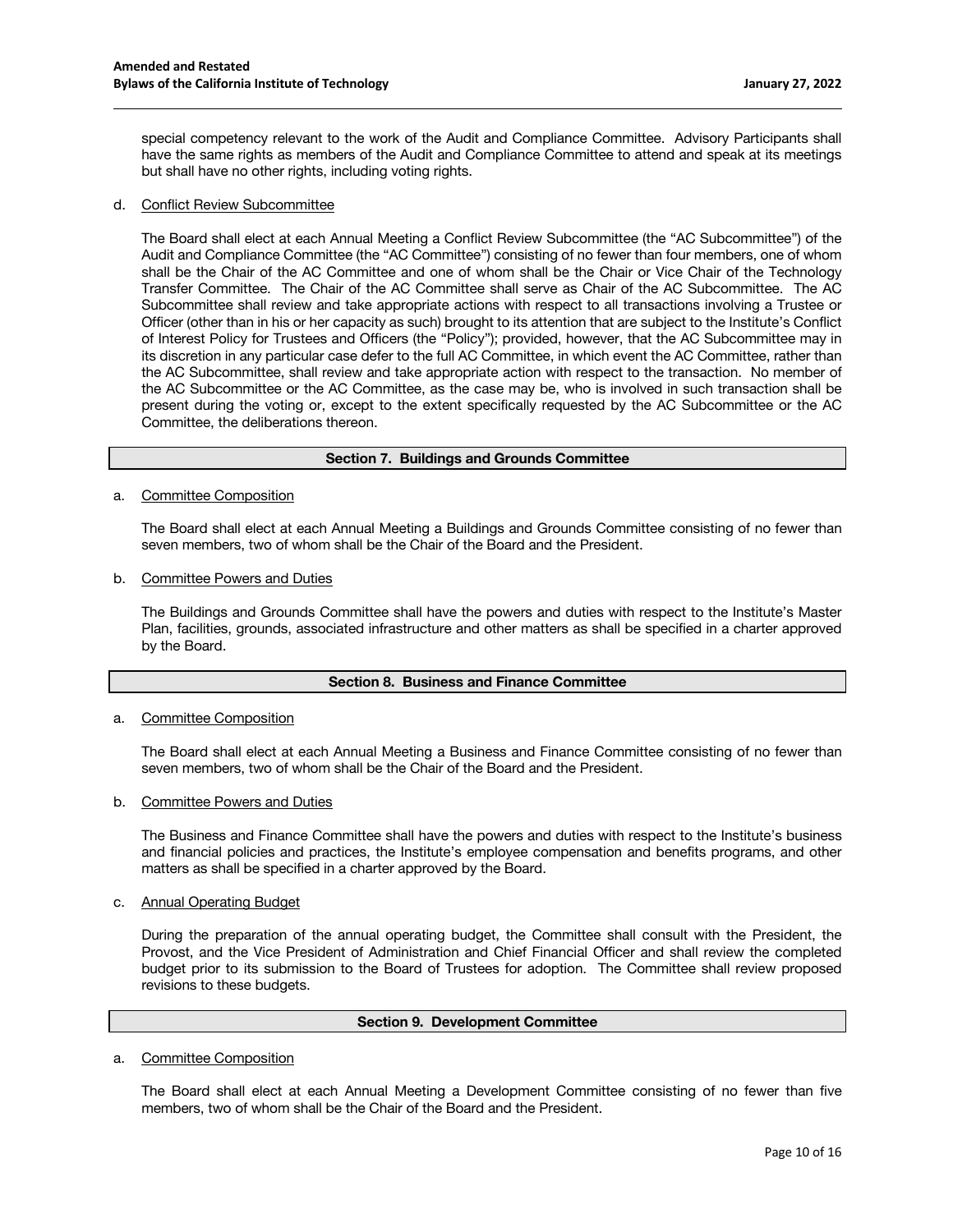### b. Committee Powers and Duties

The Development Committee shall have the powers and duties with respect to the Institute's fund-raising programs and other matters as shall be specified in a charter approved by the Board.

### **Section 10. Executive Compensation Committee**

### a. Committee Composition

The Board shall elect at each Annual Meeting an Executive Compensation Committee consisting of no fewer than five members, one of whom shall be the Chair of the Board. To ensure an appropriate level of independence for the Executive Compensation Committee, no employee of the Institute (including any Officer who is an employee of the Institute) and no person receiving any monetary compensation from the Institute may serve as a member of the Executive Compensation Committee.

### b. Committee Powers and Duties

The Executive Compensation Committee shall have the powers and duties with respect to executive compensation and other matters as shall be specified in a charter approved by the Board. In the case of the President, the Committee's recommendations regarding compensation shall be subject to the further approval of the Board of Trustees.

# **Section 11. Institute and Alumni Relations Committee**

### a. Committee Composition

The Board shall elect at each Annual Meeting an Institute and Alumni Relations Committee consisting of no fewer than seven members, two of whom shall be the Chair of the Board and the President.

### b. Committee Powers and Duties

The Institute and Alumni Relations Committee shall have the powers and duties with respect to the Institute's relationships and connections with its alumni, its strategic communications initiatives and programs, its outreach to internal and external constituencies (including the Caltech Associates) and other matters as shall be specified in a charter approved by the Board.

### **Section 12. Investment Committee**

a. Committee Composition

The Board shall elect at each Annual Meeting an Investment Committee consisting of no fewer than six members, two of whom shall be the Chair of the Board and the President. The Investment Committee shall normally have no fewer than two Advisory Participants, who shall be elected as prescribed in Section 12.e of these Bylaws. The sum of the number of members and Advisory Participants of the Investment Committee serving at any given time shall not exceed twelve.

## b. Committee Powers and Duties

- (1) Except as provided by the Board, the Investment Committee shall have responsibility and authority for the investment of endowment, life income, annuity and other funds belonging to or being under the control of the Institute. Any such investment may be made in real or personal property of any character, including securities. The Committee may cause the sale or exchange, or in any other manner exercise in the name of the Institute and for its account, all rights incident to such real or personal property.
- (2) Full power and authority to execute in the name of the Institute any documents required to carry out any matter authorized by the provisions of this Section 12 or by any of the persons designated in a resolution of the Board is vested in and may be done by two Corporate Officers of the Institute: one of whom shall be the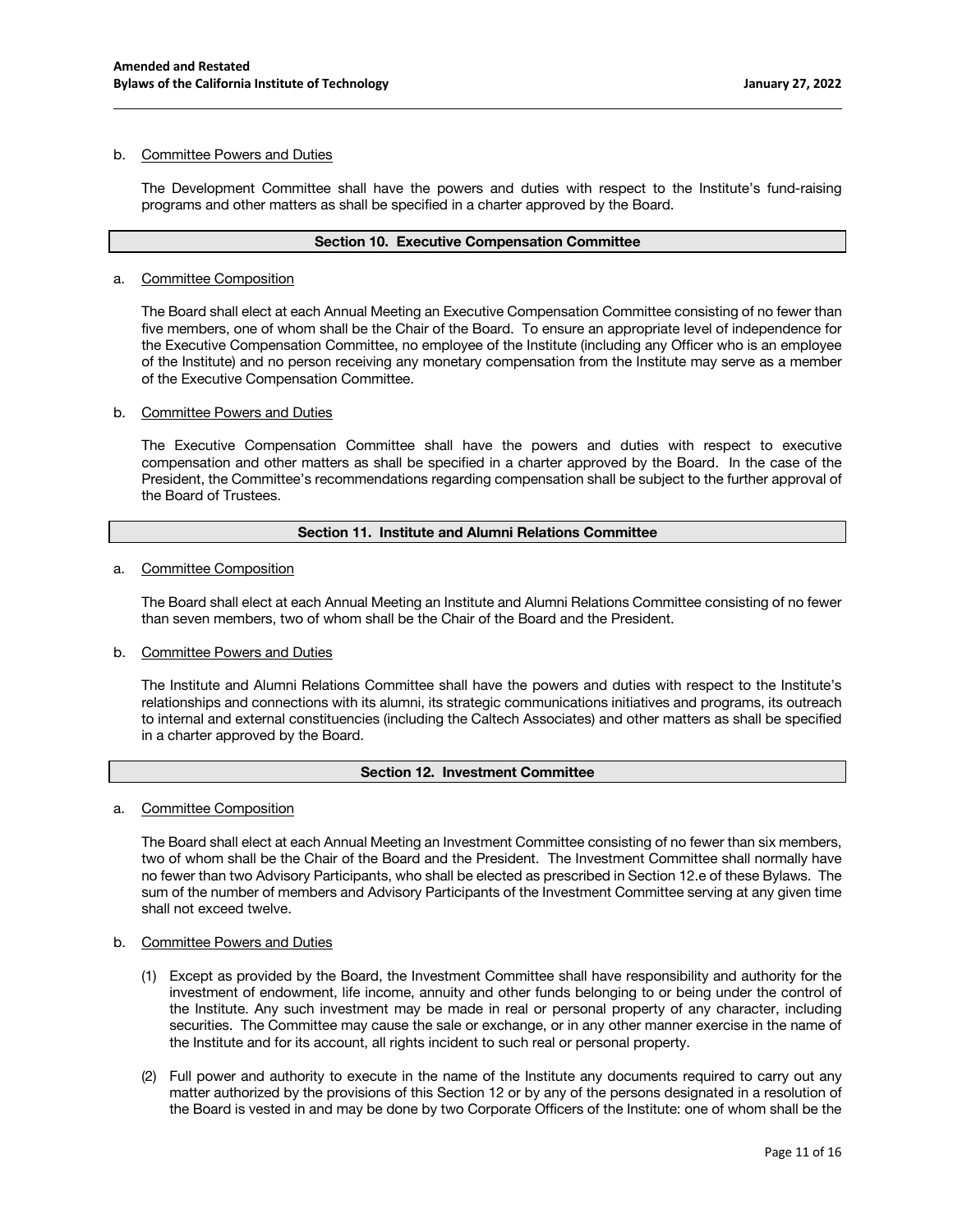Chair of the Board, the President, the Provost, the Vice President of Administration and Chief Financial Officer, the Chief Investment Officer, the Controller, an Assistant Controller, the Treasurer, or an Assistant Treasurer; and the other of whom shall be the Secretary or an Assistant Secretary. However, the Board may by resolution:

- (a) designate any one or more of its members who are eligible to vote, any one or more of the Corporate Officers of the Institute, or, with respect to documents other than agreements with investment advisors, specified members of the senior professional staff of the Investment Office and the Controller's Office to sign any such documents in lieu of the above-named Officers, or,
- (b) authorize (or empower the Committee to authorize) any member of the Committee who is eligible to vote or any Officer or Officers to perform any act which the Committee is authorized to perform.

### c. Investment Counselors

In carrying out any of its powers and duties respecting the purchase or sale of any property, the Committee may cause the Institute to engage the services of one or more investment counselors or managers. The services to be rendered by each such counselor or manager shall be specified in a written contract between the Institute and the counselor or manager and shall be authorized by the Committee. Such contract may include provisions which will authorize the counselor or manager to order the purchase or sale of such property on behalf and for the account of the Institute within any limitations specified in the contract.

#### d. Delegation to Chief Investment Officer

The Committee may by resolution delegate to the Chief Investment Officer authority to exercise powers and duties of the Committee relative to investments of the Institute subject to limitations specified by the Committee, except the establishment of investment policy or strategy, provided that prior to exercising such authority the Chief Investment Officer must give the Committee sufficient advance notice to permit the Committee to act should it so choose. The Committee shall report to the Board or Executive Committee not later than at its next meeting any significant delegation (or changes in delegation) of its authority to the Chief Investment Officer.

### e. Advisory Participants

Advisory Participants shall be individuals of special competency relevant to the work of the Investment Committee. Such Advisory Participants shall be elected by the Board or the Executive Committee upon the recommendation of the Chair of the Committee. Advisory Participants shall not have voting rights but shall have such other rights as may be specified by the Investment Committee. Such Advisory Participants shall be elected for three-year terms. Advisory Participants shall typically serve a maximum of two consecutive terms; however, under unusual circumstances the Board or the Executive Committee may elect an individual to additional terms should such action be recommended by the Chair of the Committee. Advisory Participants shall not be compensated but may be reimbursed for reasonable out-of-pocket expenses related to their service. Advisory Participants shall be required to comply with such conflict of interest policy and procedures as may be prescribed by the Audit and Compliance Committee in consultation with the Chair of the Investment Committee.

### f. Provision for Immediate Action

When in the judgment of the Committee Chair, the Committee Vice Chair, the Board Chair or the President circumstances exist that require immediate action with respect to the endowment or other funds described in Section 12.b.(1) of these Bylaws and such individual deems it impractical to hold a telephonic meeting of the Committee due to the urgency of the situation, the Chief Investment Officer, or in his or her absence the President, or in the absence of both of these officers a senior managing director in the Investment Office is authorized to take any action otherwise within the authority vested in the Investment Committee by Section 12.b. above, provided that prior to taking any action such person obtains the concurrence of at least three members of the Investment Committee, at least one of whom shall be the Committee Chair, the Committee Vice Chair or the President. Any action taken pursuant to this Section 12.f. shall be promptly reported to the Investment Committee and the Executive Committee by the person taking such action.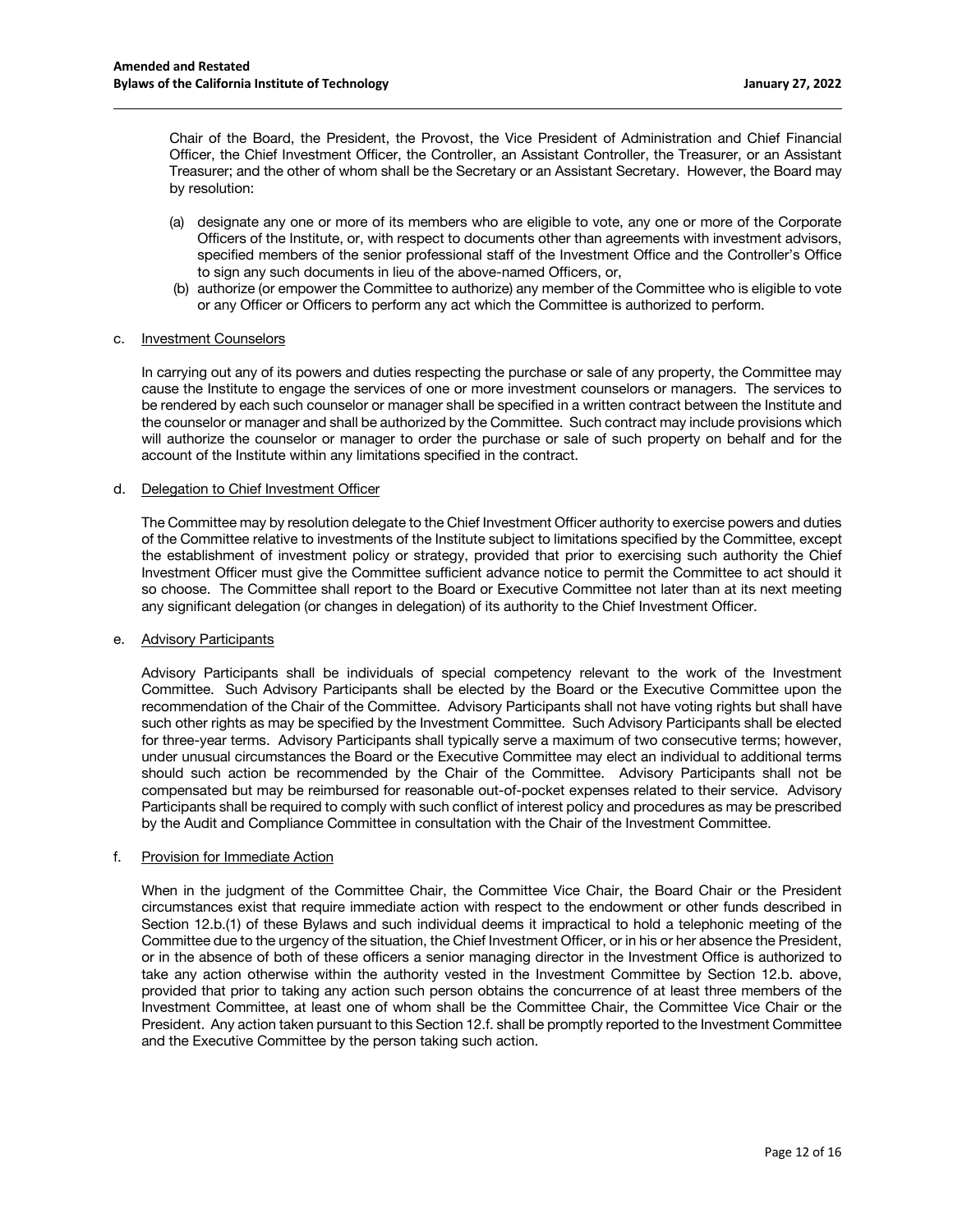### g. Committee Authority

Except as provided to the contrary by the provisions of Paragraph 12.b. above, or as may be provided to the contrary by Board resolution, all action taken by the Committee, the Corporate Officers of the Institute, or any other person, with respect to matters authorized by this section of the Bylaws or by resolution of the Board shall be final and shall not require the approval of the Board or Executive Committee, but shall be reported to the Board or Executive Committee not later than at its next meeting. In addition, at least once a year the Committee Chair, or the Committee Chair's designee, shall discuss the Committee's overall approach as well as strategic issues and challenges related to its activities with the Board.

# **Section 13. Jet Propulsion Laboratory Committee**

### a. Committee Composition

The Board shall elect at each Annual Meeting a Jet Propulsion Laboratory (JPL) Committee consisting of no fewer than seven members, two of whom shall be the Chair of the Board and the President.

### b. Committee Powers and Duties

The Committee shall provide trustee oversight of the governance, management, and operations of JPL and shall have such powers and duties related to JPL as are specified in a charter approved by the Board.

### c. JPL Governance Subcommittee

The Board shall elect at each Annual Meeting a JPL Governance Subcommittee of the JPL Committee consisting of no fewer than five and typically not more than seven members, five of whom shall be the Chair of the JPL Committee, the Vice Chair of the JPL Committee, the Chair or the Vice Chair of the Audit and Compliance Committee, the Chair of the Board, and the President. The Chair of the JPL Committee shall serve as Chair of the Subcommittee. The Subcommittee shall review, evaluate and balance the institutional obligations and risks the Institute assumes as a consequence of its management of the Jet Propulsion Laboratory and shall ensure that the Board of Trustees is aware of these risks and obligations.

# **Section 14. Governance and Nominating Committee**

### a. Committee Composition

The Board shall elect at each Annual Meeting a Governance and Nominating Committee consisting of no fewer than seven members, two of whom shall be the Chair of the Board and the President.

### b. Committee Powers and Duties

The Governance and Nominating Committee shall have the powers and duties with respect to the composition of the Board and its committees and other matters as shall be specified in a charter approved by the Board.

At or prior to any election by the Board of a person to any office of Trustee, Senior Trustee, Life Member, Chair or Vice Chair of the Board, or to membership on any Standing or Special Committee, the Committee shall submit to the Board a report identifying and recommending candidates for election to each such office. The Governance and Nominating Committee's report at each Annual Meeting shall include the names of committee members proposed to be designated as Chair or Vice Chair of the Standing Committees, such designations to comply with such guidelines as may be adopted from time to time by resolution of the Board of Trustees. This Section 14 does not preclude the right of any member of the Board to nominate one or more candidates for any such office at the meeting of the Board at which such election is held.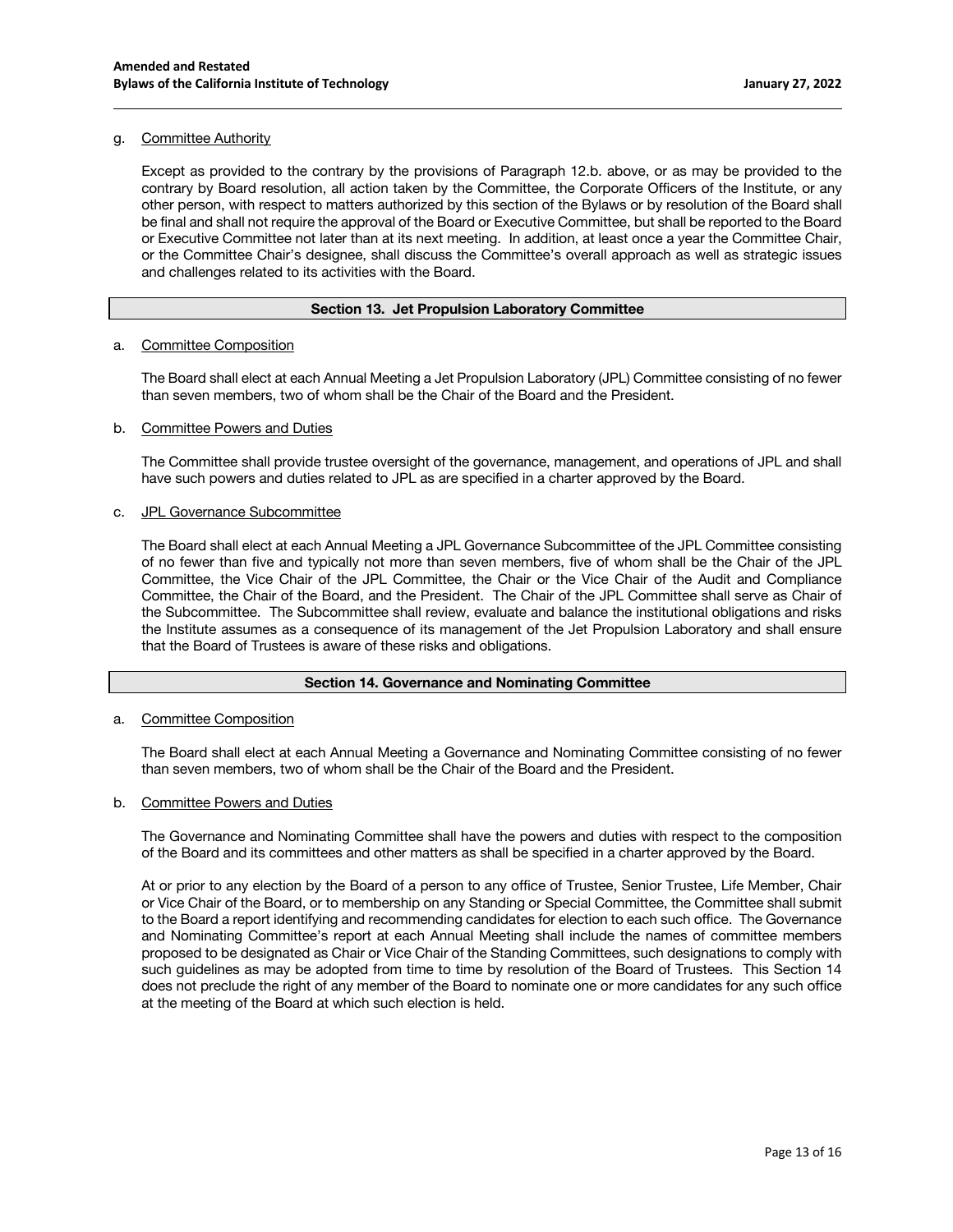# **Section 15. Student Experience Committee**

### a. Committee Composition

The Board shall elect at each Annual Meeting a Student Experience Committee consisting of no fewer than seven members, two of whom shall be the Chair of the Board and the President.

### b. Committee Powers and Duties

The Student Experience Committee shall have the powers and duties with respect to student experience at the Institute and other matters as shall be specified in a charter approved by the Board.

### c. Advisory Participants

Upon the recommendation of the Vice President for Student Affairs, the Board may annually elect no fewer than one and no more than two undergraduate students and no fewer than one and no more than two graduate students to serve as Advisory Participants of the Committee. Advisory Participants shall have the same rights as members of the Committee to attend and speak at its meetings but shall have no other rights, including voting rights. Such Advisory Participants shall be elected for one-year terms and may serve no more than two consecutive full terms. The term of office for the Advisory Participants shall expire on, but shall include, the date of the next Annual Meeting following their election. A vacancy in any Advisory Participant position may be filled at any time for the remainder of said term by the Board or the Executive Committee.

# **Section 16. Technology Transfer Committee**

#### a. Committee Composition

The Board shall elect at each Annual Meeting a Technology Transfer Committee consisting of no fewer than seven members, two of whom shall be the Chair of the Board and the President.

### b. Committee Powers and Duties

The Technology Transfer Committee shall have the powers and duties with respect to the Institute's policies and practices related to the transfer to the private sector of technologies developed at the Institute and other matters as shall be specified in a charter approved by the Board.

# **Section 17. Signature Authorizations**

#### a. Checks

Unless otherwise provided by the Board, all checks for the disbursement of funds of the Institute shall be signed with the facsimile signature of any one of the following Officers: the Chair of the Board, the President, the Provost, the Vice President of Administration and Chief Financial Officer, the Controller, the Treasurer, the Chief Investment Officer, the Secretary; or an Assistant Controller, an Assistant Treasurer, or an Assistant Secretary, acting, respectively, in lieu of the Controller, the Treasurer, or the Secretary; provided that the Board may designate any other members of the Board or Officers to act in lieu of any of the above Officers.

#### b. Contracts, Proposals, Instruments of Assignment, and Transfers

The execution of all contracts, proposals, instruments of assignment, transfers (except as otherwise provided in Section 12), and similar instruments authorized by the Board or a Standing Committee may be signed on behalf of the Institute by any two of the Officers who are authorized to sign checks under the provisions of Paragraph 17.a. The Board may authorize any member or members of the Board, Officer or other person to sign any such documents in lieu of any such Officers. The Board may also authorize one or more Officers or employees of the Institute to sign proposals for research or service contracts, applications for grants and gifts, subcontracts and purchase orders, and other instruments, specifying in the resolution whether prior authorization of the document shall be required by the Board or any committee, the number of signatures required on any such document, the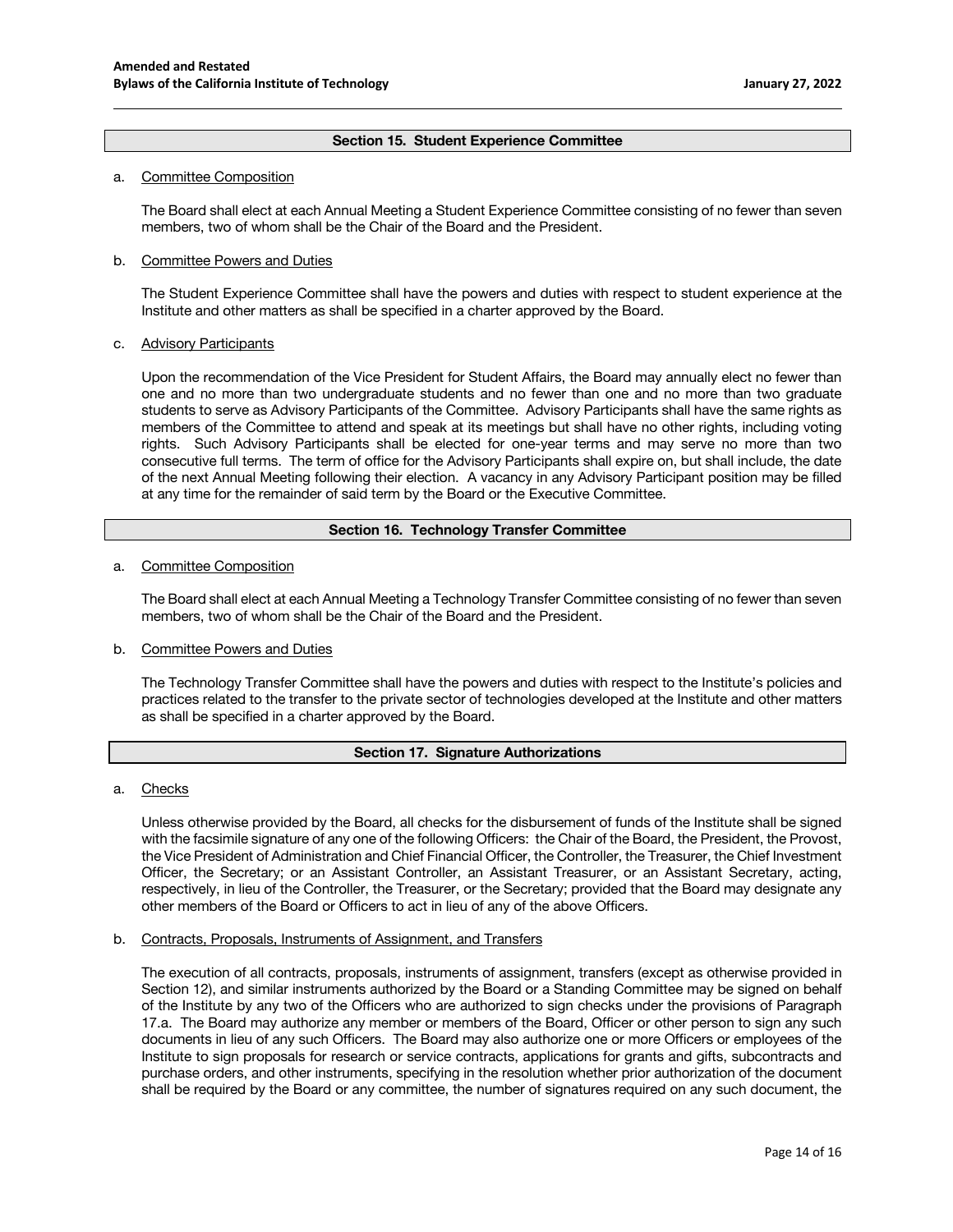limitations upon the exercise of such signing authority, and the extent, if any, to which signing authority may be delegated by the person or persons so authorized to sign.

## c. Diplomas

All diplomas evidencing academic degrees granted by the Institute shall be signed manually or by the use of facsimile signatures by the Chair of the Board and the President or by such other person or persons as may be designated by the Board.

### **Section 18. Authorization to Incur Debt**

#### a. Delegation of Authority to Incur Debt

By resolution, the Board may delegate to the Executive Committee, any other Standing Committee of the Board, or any Corporate Officer or Officers of the Institute the power to:

- (1) Borrow money on behalf of the Institute for a specified project approved by the Board,
- (2) Approve the terms and conditions of such borrowings, financial or otherwise, including the grant of mortgages and liens on and security interests in the real and personal property of the Institute, and
- (3) Take any and all action and to execute, attest, acknowledge, deliver, file and/or record any and all documents which may be necessary or desirable to borrow money on behalf of the Institute for such project within any parameters established by the Board.

#### b. Authority of Designee

Except as may be required by the Board resolution referred to in Paragraph 18.a., all action taken by the Executive Committee, any Standing Committee of the Board, or the Corporate Officers of the Institute with respect to matters authorized by this Section or Board resolution shall be final and shall not require the approval of the Board or any other committee, but shall be reported to the Board not later than its next meeting.

### **Section 19. Indemnification**

The Institute shall, and hereby does, to the extent permitted by law, indemnify each of its Trustees, Officers and all persons who are expressly designated or permitted in the Bylaws or in a resolution of the Board or of a Standing or Special Committee to participate in the affairs or act on behalf of the Institute in any manner whatsoever, including, without limitation, Advisory Participants, Life Members, Chairs Emeriti and Presidents Emeriti, including persons who have served as such in the past or who are heirs, executors, or administrators thereof, against expenses (including attorney's fees), judgments, fines, settlements and other amounts actually and reasonably incurred in connection with any actual or threatened proceeding of any kind, arising by reason of the fact that any such person is or was a Trustee, Officer or designee of the Institute, and shall advance to such Trustee, Officer or designee any expenses reasonably incurred in defending any such proceeding as permitted by law. Such indemnity shall apply, however, only if, in connection with the matter at issue, the Trustee, Officer or designee claiming indemnity hereunder acted in good faith and in a manner he or she reasonably believed was in the best interests of the Institute. This indemnity does not extend to any act of the person seeking indemnity which involves gross negligence or willful misconduct, or is materially in breach of the Institute's Articles of Incorporation or these Bylaws. The Institute may obtain and may rely on a written opinion of independent legal counsel on any issues of good faith, reasonable belief or breach, or on any and all other issues that may bear on the application of this indemnity.

#### **Section 20. Audit**

The Audit and Compliance Committee shall engage external auditors on behalf of the Institute to audit the books of the Institute and shall report to the Board annually, or more frequently if deemed desirable. Under the aegis of the Audit and Compliance Committee, internal auditors and the retained external auditors shall have the power to call upon any Officer, agent, faculty member or other employee of the Institute for information, or for any book, paper, or other document relevant to the matters being audited.